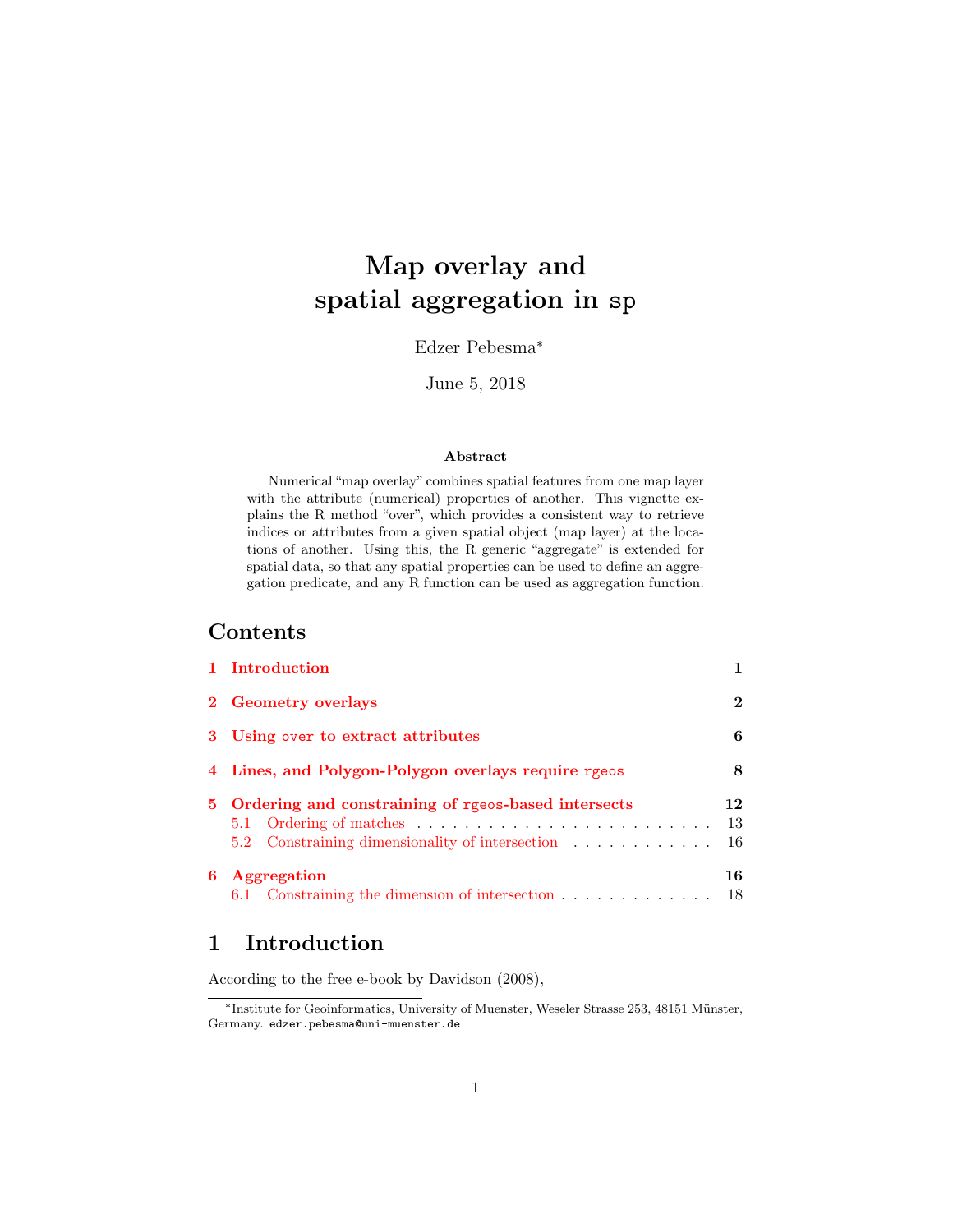An overlay is a clear sheet of plastic or semi-transparent paper. It is used to display supplemental map and tactical information related to military operations. It is often used as a supplement to orders given in the field. Information is plotted on the overlay at the same scale as on the map, aerial photograph, or other graphic being used. When the overlay is placed over the graphic, the details plotted on the overlay are shown in their true position.

This suggests that map overlay is concerned with combining two, or possibly more, map layers by putting them on top of each other. This kind of overlay can be obtained in R e.g. by plotting one map layer, and plotting a second map layer on top of it. If the second one contains polygons, transparent colours can be used to avoid hiding of the first layer. When using the spplot command, the sp.layout argument can be used to combine multiple layers.

O'Sullivan and Unwin (2003) argue in chapter 10 (Putting maps together: map overlay) that map overlay has to do with the combination of two (or more) maps. They mainly focus on the combination of the selection criteria stemming from several map layers, e.g. finding the deciduous forest area that is less than 5 km from the nearest road. They call this boolean overlays.

One could look at this problem as a polygon-polygon overlay, where we are looking for the intersection of the polygons with the deciduous forest with the polygons delineating the area less than 5 km from a road. Other possibilities are to represent one or both coverages as grid maps, and find the grid cells for which both criteria are valid (grid-grid overlay). A third possibility would be that one of the criteria is represented by a polygon, and the other by a grid (polygon-grid overlay, or grid-polygon overlay). In the end, as O'Sullivan and Unwin argue, we can overlay any spatial type (points, lines, polygons, pixels/grids) with any other. In addition, we can address spatial attributes (as the case of grid data), or only the geometry (as in the case of the polygon-polygon intersection).

This vignette will explain how the over method in package sp can be used to compute map overlays, meaning that instead of overlaying maps visually, the digital information that comes from combining two digital map layers is retrieved. From there, methods to *aggregate* (compute summary statistics; Heuvelink and Pebesma, 1999) over a spatial domain will be developed and demonstrated. Pebesma (2012) describes overlay and aggregation for spatiotemporal data.

### <span id="page-1-0"></span>2 Geometry overlays

We will use the word *geometry* to denote the purely spatial characteristics, meaning that attributes (qualities, properties of something at a particular location) are ignored. With location we denote a point, line, polygon or grid cell. Section [3](#page-5-0) will discuss how to retrieve and possibly aggregate or summarize attributes found there.

Given two geometries, A and B, the following equivalent commands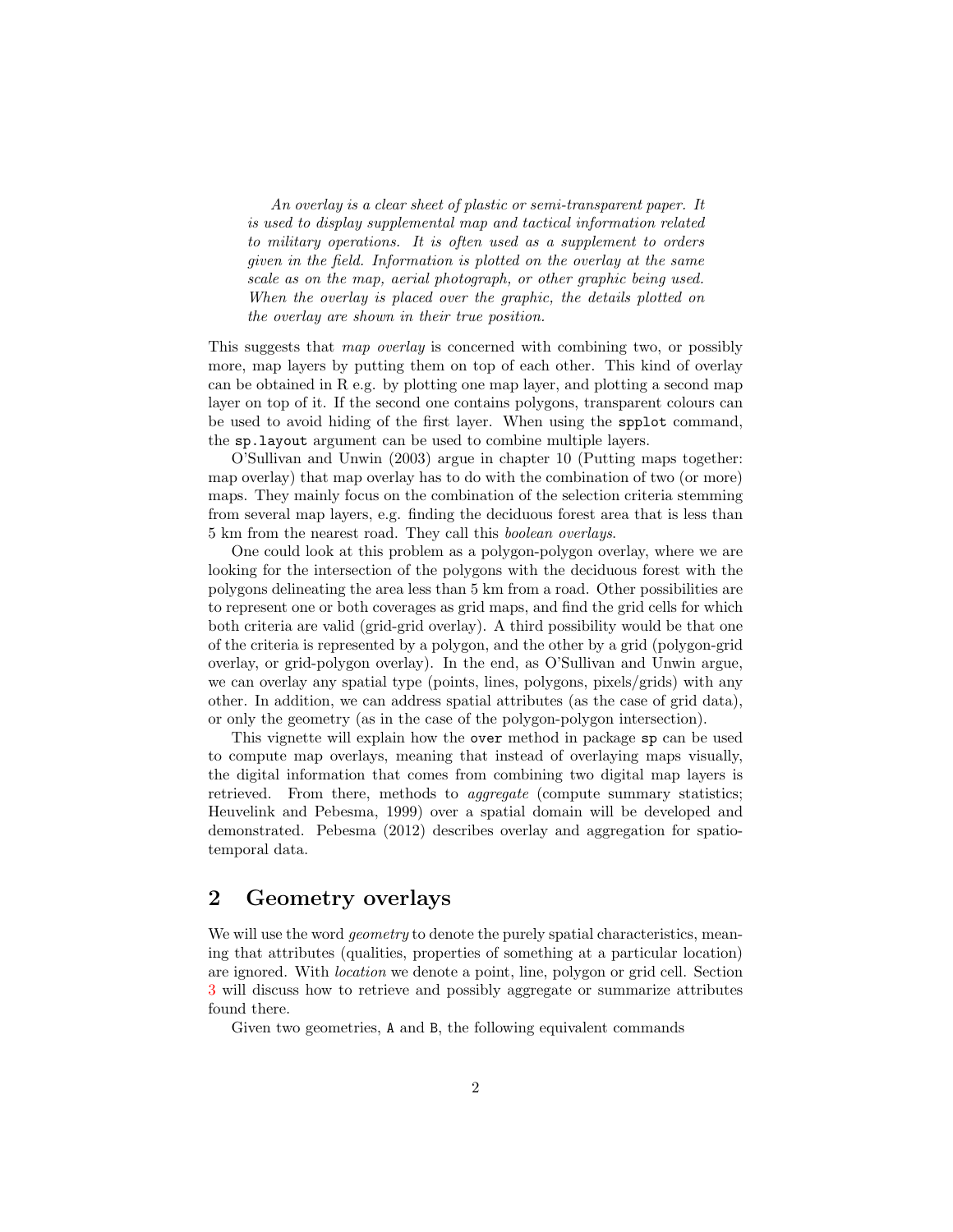> A %over% B > over(A, B)

retrieve the geometry (location) indices of B at the locations of A. More in particular, an integer vector of length length(A) is returned, with NA values for locations in A not matching with locations in B (e.g. those points outside a set of polygons).

Selecting points of A inside or on some geometry B (e.g. a set of polygons) B is done by

 $> A[B, ]$ 

which is short for

 $> A[$ !is.na(over(A,B)),]

We will now illustrate this with toy data created by

> library(sp)  $> x = c(0.5, 0.5, 1.0, 1.5)$  $> y = c(1.5, 0.5, 0.5, 0.5)$  $> xy = \text{cbind}(x, y)$  $>$  dimnames(xy)[[1]] = c("a", "b", "c", "d") > pts = SpatialPoints(xy)  $>$  xpol =  $c(0,1,1,0,0)$  $> ypol = c(0,0,1,1,0)$ > pol = SpatialPolygons(list( Polygons(list(Polygon(cbind(xpol-1.05,ypol))), ID="x1"), + Polygons(list(Polygon(cbind(xpol,ypol))), ID="x2"), + Polygons(list(Polygon(cbind(xpol,ypol - 1.0))), ID="x3"), + Polygons(list(Polygon(cbind(xpol + 1.0, ypol))), ID="x4"), + Polygons(list(Polygon(cbind(xpol+.4, ypol+.1))), ID="x5") + ))

and shown in figure [1.](#page-3-0)

Now, the polygons pol in which points pts lie are

> over(pts, pol) a b c d

NA 5 5 4

As points b and c touch two overlapping polygons, the output from the previous command does not provide all information about the overlaps, only returning the last polygon which touched them (polygon 5 in both cases). The complete information can be retrieved as a list:

> over(pts, pol, returnList = TRUE)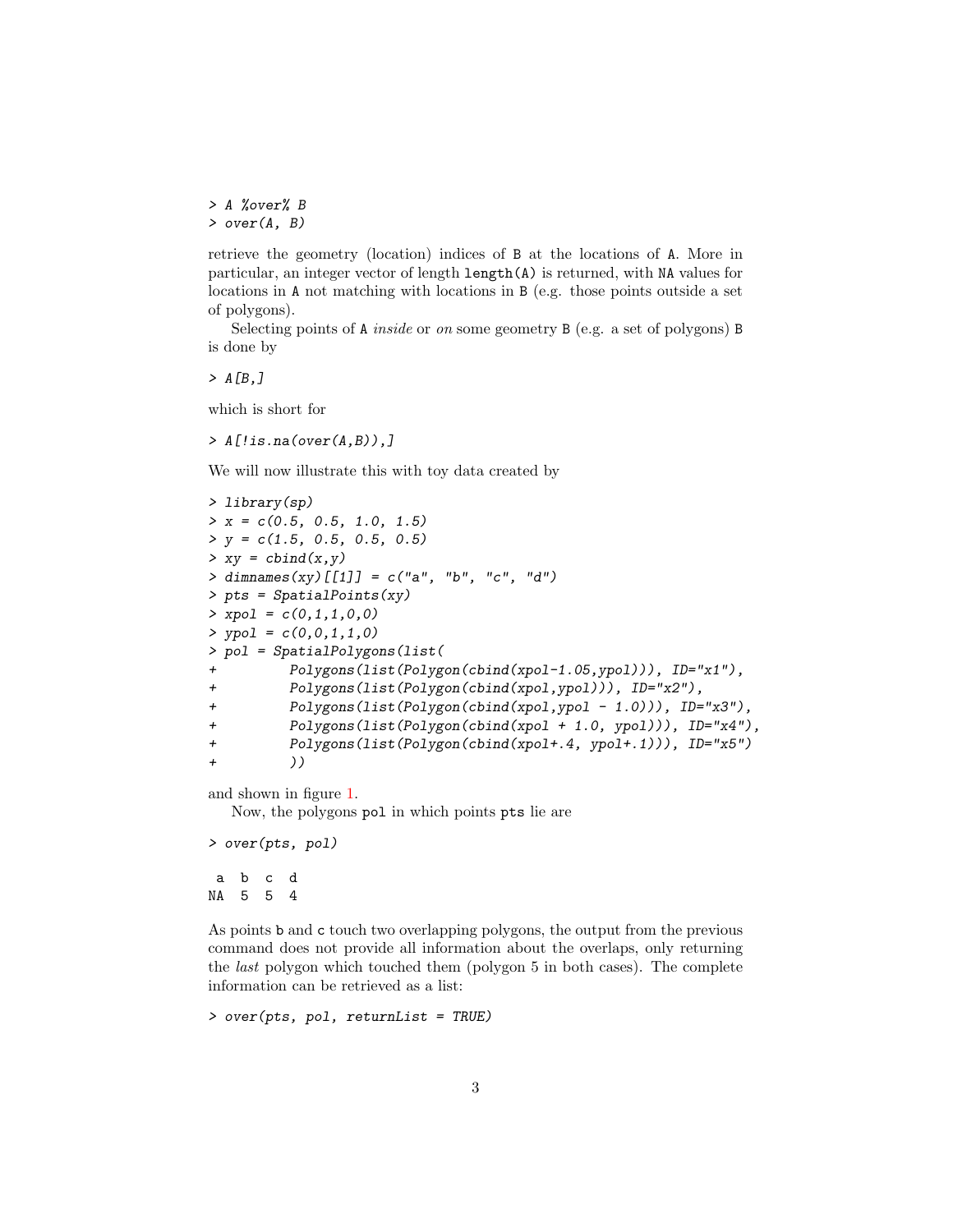

<span id="page-3-0"></span>Figure 1: Toy data: points (a-d), and (overlapping) polygons (x1-x5)

\$a integer(0) \$b [1] 2 5 \$c [1] 2 4 5 \$d [1] 4

This shows that over returns true if geometries in one element touch geometries in another: they do not have to fully overlap (see section [5.2](#page-15-0) to constrain the selection criteria). The points falling in or touching any of the polygons are selected by:

> pts[pol]

SpatialPoints: x y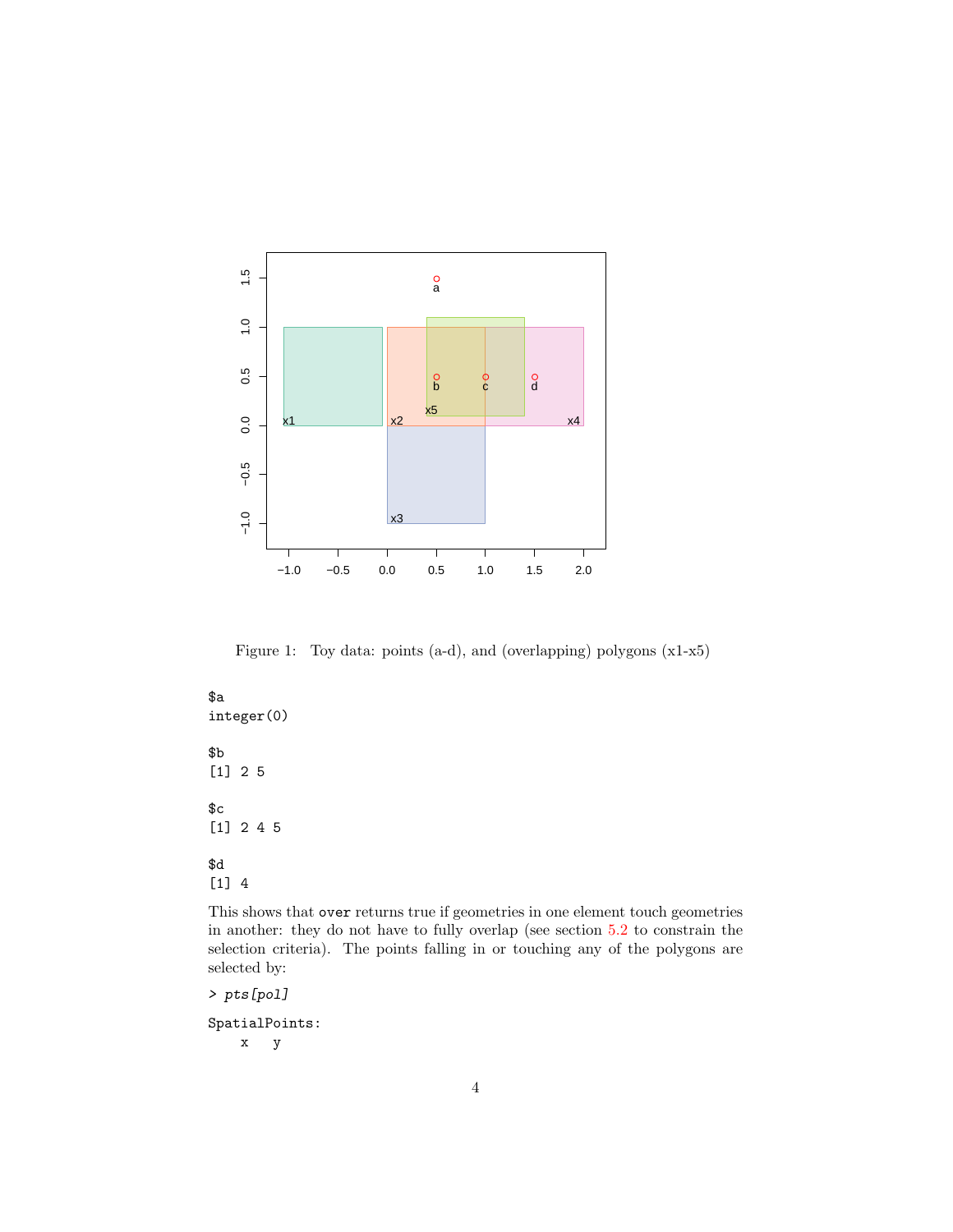b 0.5 0.5 c 1.0 0.5 d 1.5 0.5 Coordinate Reference System (CRS) arguments: NA

The reverse, identical sequence of commands for selecting polygons pol that have (one or more) points of pts in them is done by

```
> over(pol, pts)
x1 x2 x3 x4 x5
NA 2 NA 3 2
> over(pol, pts, returnList = TRUE)
x1integer(0)
$x2
[1] 2 3
$x3
integer(0)
$x4
[1] 3 4
$x5
[1] 2 3
> row.names(pol[pts])
[1] "x2" "x4" "x5"
```
over can also be used to query polygons in a single object overlay each other:

```
> over(pol, pol, returnList = TRUE)
x1x1
 1
$x2
x2 x3 x4 x5
2 3 4 5
$x3
x2 x3 x4
```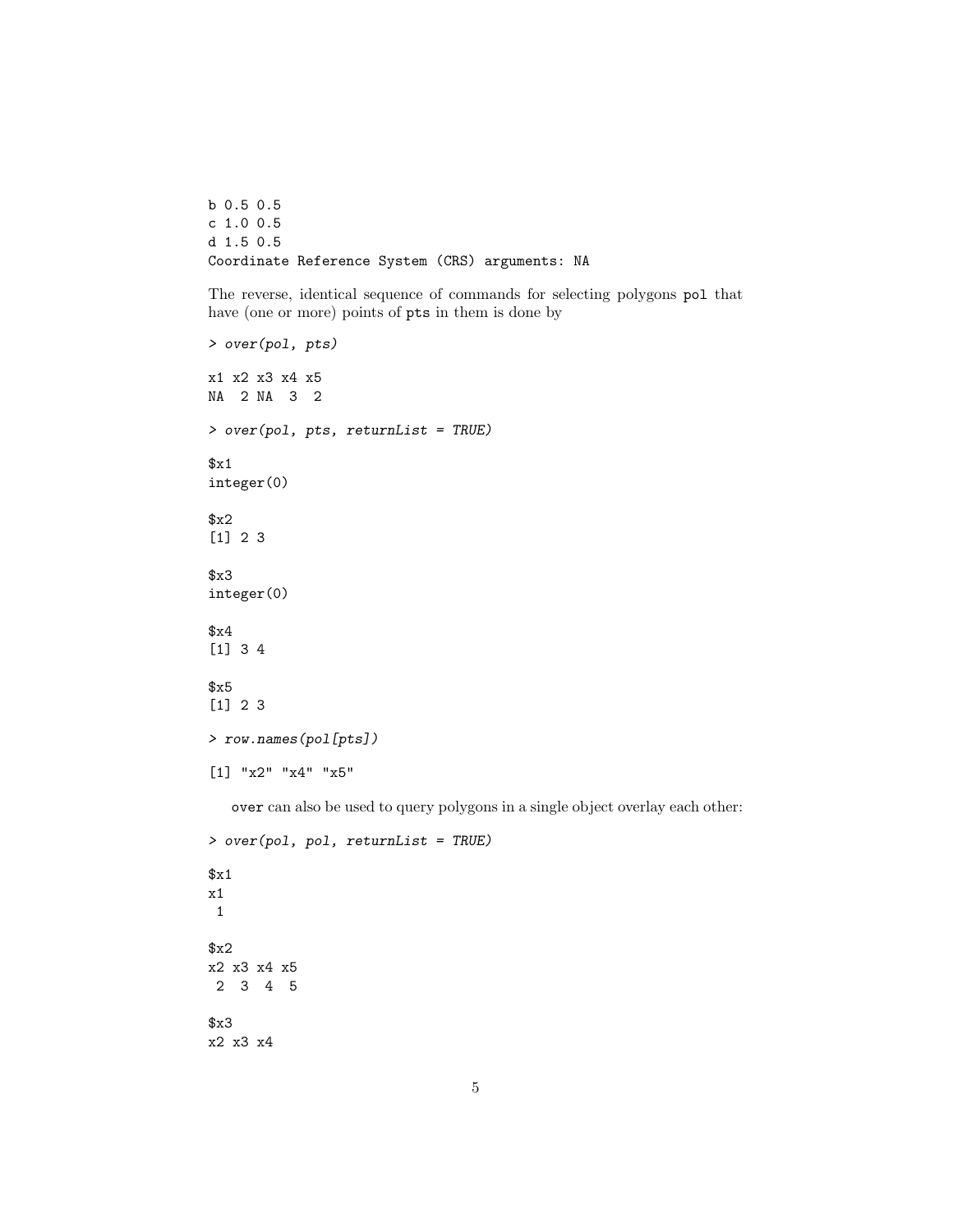```
2 3 4
$x4
x2 x3 x4 x5
2 3 4 5
$x5
x2 x4 x5
2 4 5
```
The output tells us that  $x1$  does not intersect with any polygons other than itself, within the pol object. x2 intersects with itself and x3, x4 and x5, and so on. Note that the types of overlap queried by over include any intersecting points or edges under the [DE-9IM](https://en.wikipedia.org/wiki/DE-9IM) standard. More generic types of spatial overlap can be queried using functions from the rgeos package, as illustrated by the help page launched with ?rgeos::gRelate.

Constraining polygon-polygon intersections to e.g. overlap using over is explained in section [5.2.](#page-15-0)

### <span id="page-5-0"></span>3 Using over to extract attributes

This section shows how  $over(x,y)$  is used to extract attribute values of argument y at locations of x. The return value is either an (aggregated) data frame, or a list.

We now create an example SpatialPointsDataFrame and a SpatialPolygonsDataFrame using the toy data created earlier:

```
> zdf = data.frame(z1 = 1:4, z2=4:1, f = c("a", "a", "b", "b").+ row.names = c("a", "b", "c", "d"))
> zdf
 z1 z2 f
a 1 4 a
b 2 3 a
c 3 2 b
d 4 1 b
> ptsdf = SpatialPointsDataFrame(pts, zdf)
> zpl = data. frame(z = c(10, 15, 25, 3, 0), zz=1:5,
+ f = c("z", "q", "r", "z", "q"), row.names = c("x1", "x2", "x3", "x4", "x5"))
> zpl
   z zz f
x1 10 1 z
x2 15 2 q
x3 25 3 r
x4 3 4 z
x5 0 5 q
```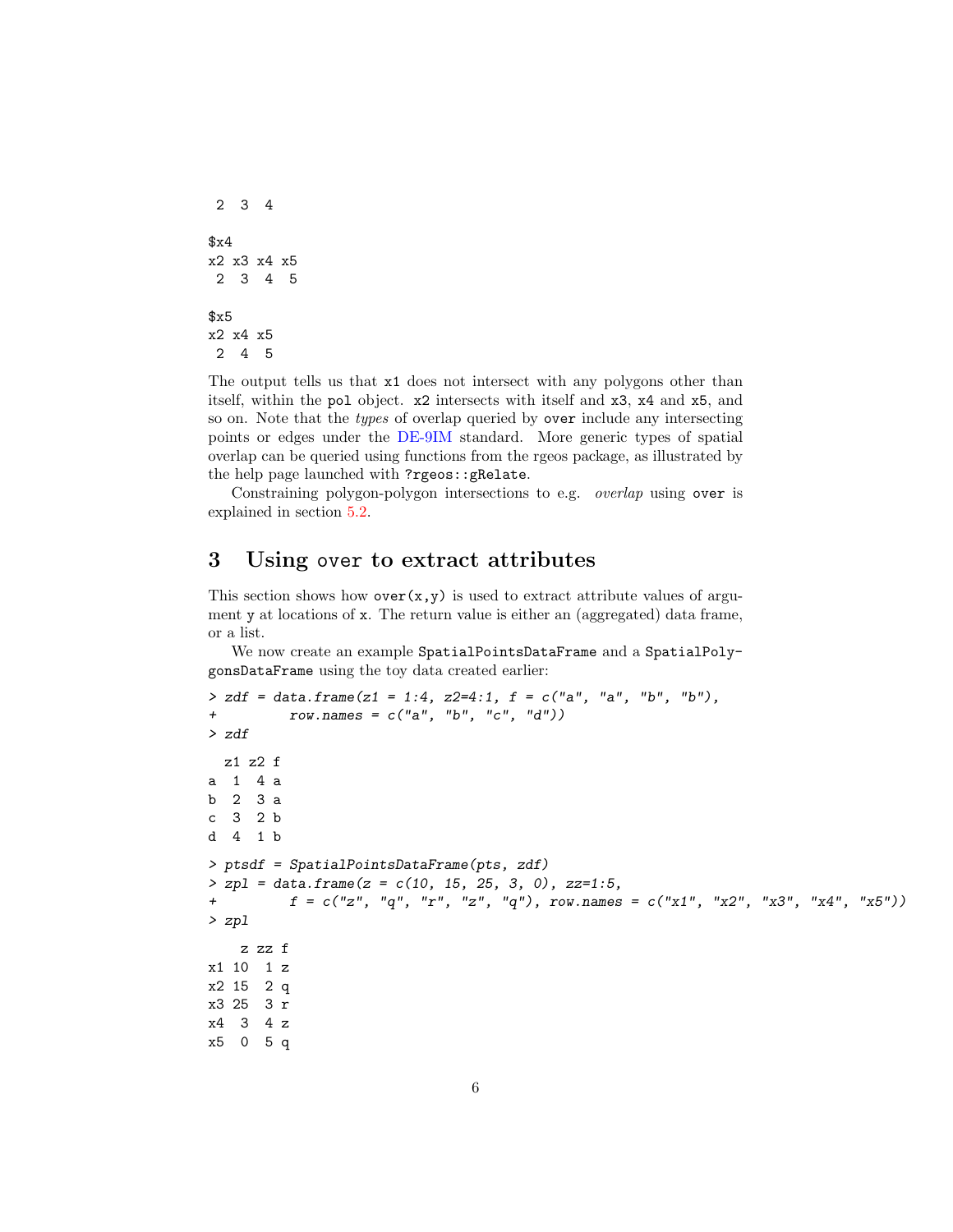> poldf = SpatialPolygonsDataFrame(pol, zpl)

In the simplest example

```
> over(pts, poldf)
  z zz f
a NA NA <NA>
b 15 2 q
c 15 2 q
d 3 4 z
```
a data.frame is created with each row corresponding to the first element of the poldf attributes at locations in pts.

As an alternative, we can pass a user-defined function to process the table (selecting those columns to which the function makes sense):

```
> over(pts, poldf[1:2], fn = mean)
```
z zz a NA NA b 7.5 3.500000 c 6.0 3.666667 d 3.0 4.000000

To obtain the complete list of table entries at each point of pts, we use the returnList argument:

```
> over(pts, poldf, returnList = TRUE)
$a
[1] z zz f
<0 rows> (or 0-length row.names)
$b
   z zz f
x2 15 2 q
x5 0 5 q
cz zz f
x2 15 2 q
x4 3 4 z
x5 0 5 q
$d
  z zz f
x4 3 4 z
```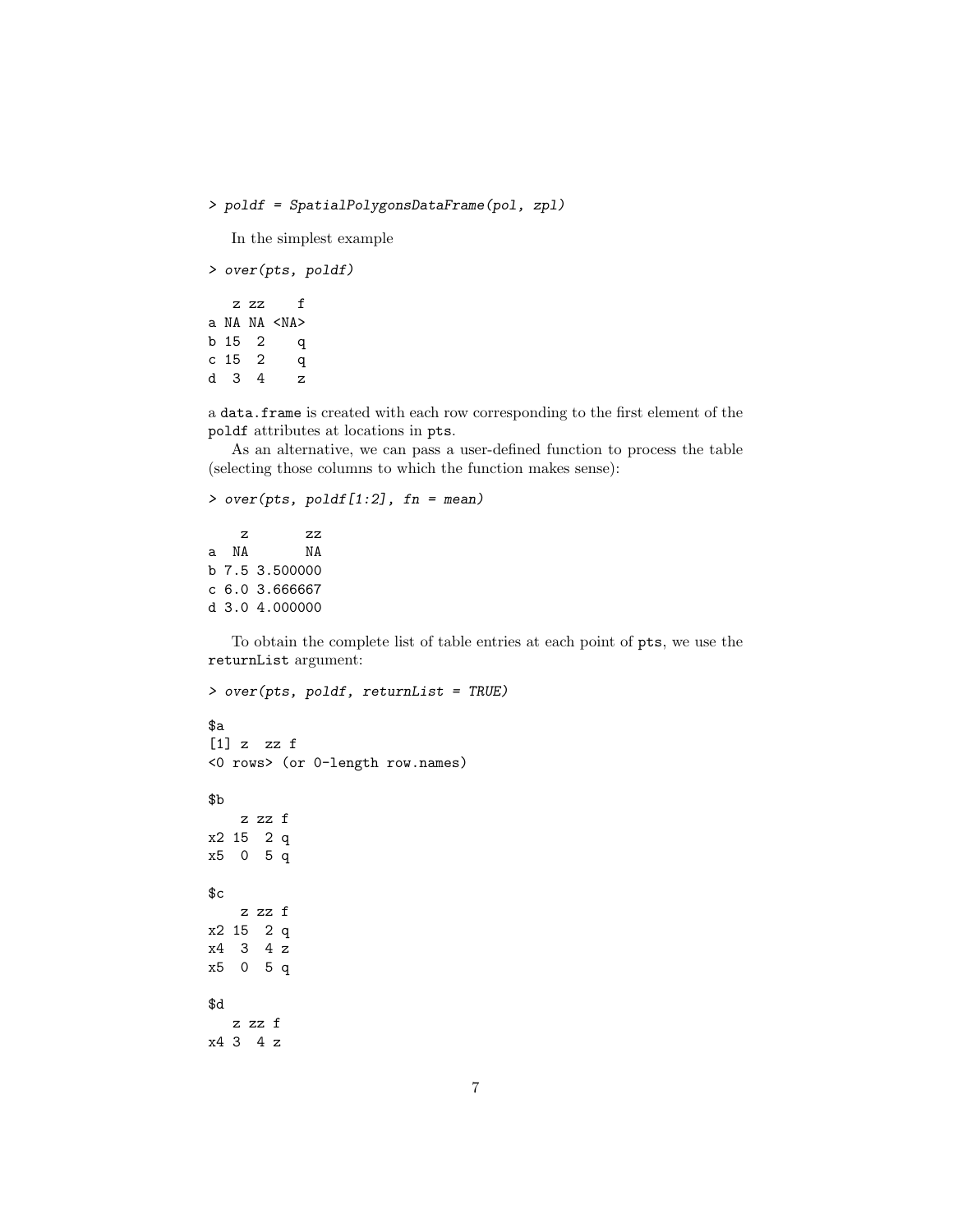The same actions can be done when the arguments are reversed:

```
> over(pol, ptsdf)
  z1 z2 f
x1 NA NA \langleNA\ranglex2 2 3 a
x3 NA NA <NA>
x4 3 2 b
x5 2 3 a
> over(pol, ptsdf[1:2], fn = mean)z1 z2
x1 NA NA
x2 2.5 2.5
x3 NA NA
x4 3.5 1.5
x5 2.5 2.5
```
# <span id="page-7-0"></span>4 Lines, and Polygon-Polygon overlays require rgeos

Package sp provides many of the over methods, but not all. Package rgeos can compute geometry intersections, i.e. for any set of (points, lines, polygons) to determine whether they have one ore more points in common. This means that the over methods provided by package sp can be completed by rgeos for any over methods where a SpatialLines object is involved (either as x or y), or where x and y are both of class SpatialPolygons (table [1\)](#page-8-0). For this purpose, objects of class SpatialPixels or SpatialGrid are converted to SpatialPolygons. A toy example combines polygons with lines, created by

```
> l1 = Lines(Line(coordinates(pts)), "L1")
> 12 = Lines(Line(rbind(c(1,1.5), c(1.5,1.5))), "L2")
> L = SpatialLines(list(l1,l2))
```
and shown in figure [2.](#page-9-0)

The set of over operations on the polygons, lines and points is shown below (note that lists and vectors are named in this case):

```
> library(rgeos)
> over(pol, pol)
x1.x1 x2.x2 x3.x2 x4.x2 x5.x2
   1 2 2 2 2
> over(pol, pol,returnList = TRUE)
```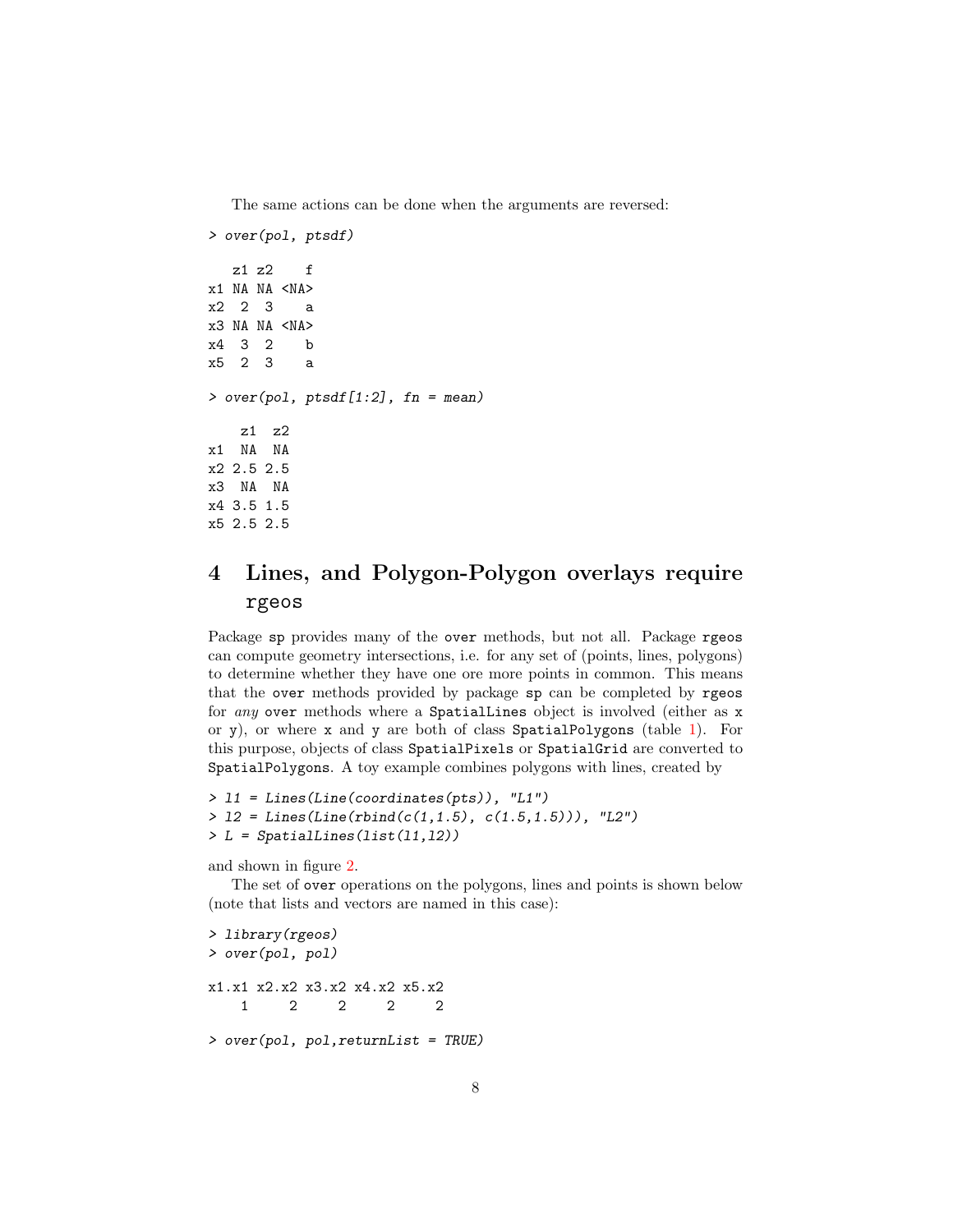|             |      |     | y: Points y: Lines y: Polygons y: Pixels y: Grid |      |      |
|-------------|------|-----|--------------------------------------------------|------|------|
| x: Points   |      |     |                                                  |      |      |
| $x:$ Lines  |      |     |                                                  | r:y  | r:y  |
| x: Polygons |      |     |                                                  | s:y  | s:y  |
| x: Pixels   | S: X | r:x | S: X                                             | S: X | S: X |
| x: Grid     | S: X | r:x | S: X                                             | S:X  | S: X |

<span id="page-8-0"></span>Table 1: over methods implemented for different x and y arguments. s: provided by sp; r: provided by rgeos. s:x or s:y indicates that the x or y argument is converted to grid cell center points; r:x or r:y indicate grids or pixels are converted to polygons equal to the grid cell.

 $x1$ x1 1 \$x2 x2 x3 x4 x5 2 3 4 5 \$x3 x2 x3 x4 2 3 4 \$x4 x2 x3 x4 x5 2 3 4 5 \$x5 x2 x4 x5 2 4 5 > over(pol, L) x1.NA x2.L1 x3.NA x4.L1 x5.L1 NA 1 NA 1 1 > over(L, pol) L1.x2 L2.NA 2 NA > over(L, pol, returnList = TRUE) \$L1 x2 x4 x5 2 4 5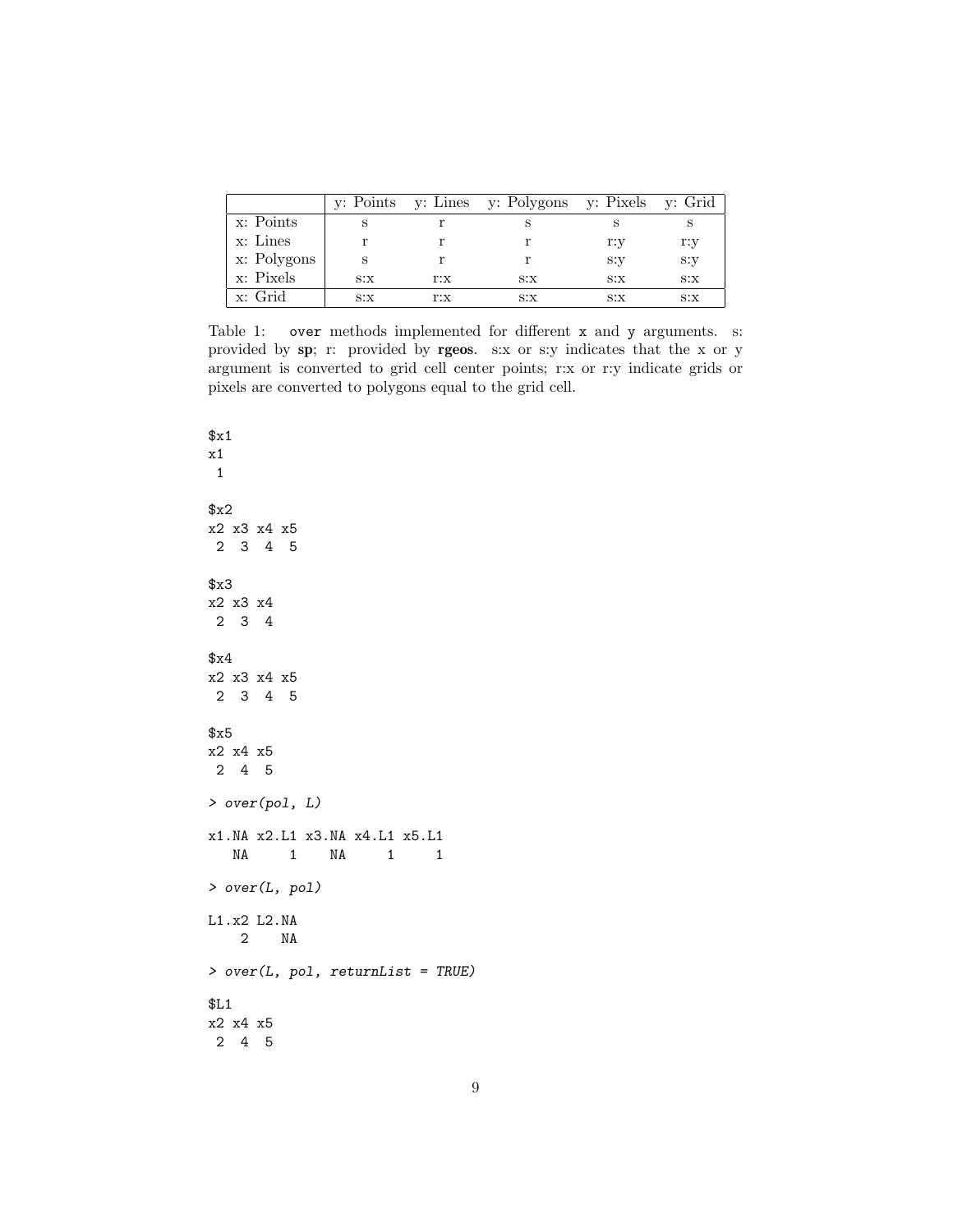

<span id="page-9-0"></span>Figure 2: Toy data: two lines and (overlapping) polygons (x1-x5)

\$L2 named integer(0) > over(L, L) L1 L2 1 2 > over(pts, L) a b c d 1 1 1 1 > over(L, pts) L1.a L2.NA 1 NA

Another example overlays a line with a grid, shown in figure [3.](#page-10-0)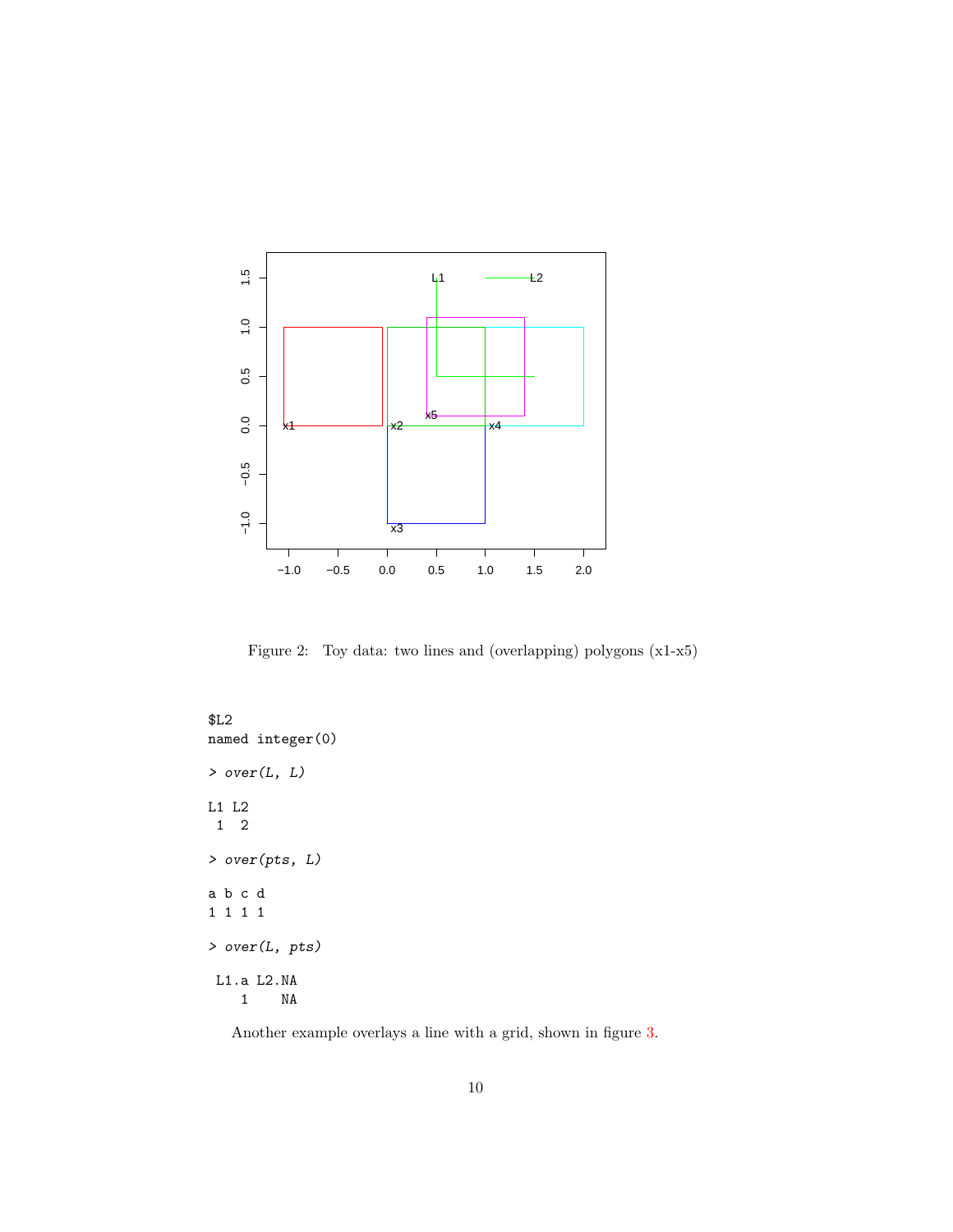```
> data(meuse.grid)
> gridded(meuse.grid) = x+y> Pt = list(x = c(178274.9,181639.6), y = c(329760.4,333343.7))
> sl = SpatialLines(list(Lines(Line(cbind(Pt$x,Pt$y)), "L1")))
> image(meuse.grid)
> xo = over(sl, geometry(meuse.grid), returnList = TRUE)
> image(meuse.grid[xo[[1]], ],col=grey(0.5),add=T)
```

```
> lines(sl)
```


<span id="page-10-0"></span>Figure 3: Overlay of line with grid, identifying cells crossed (or touched) by the line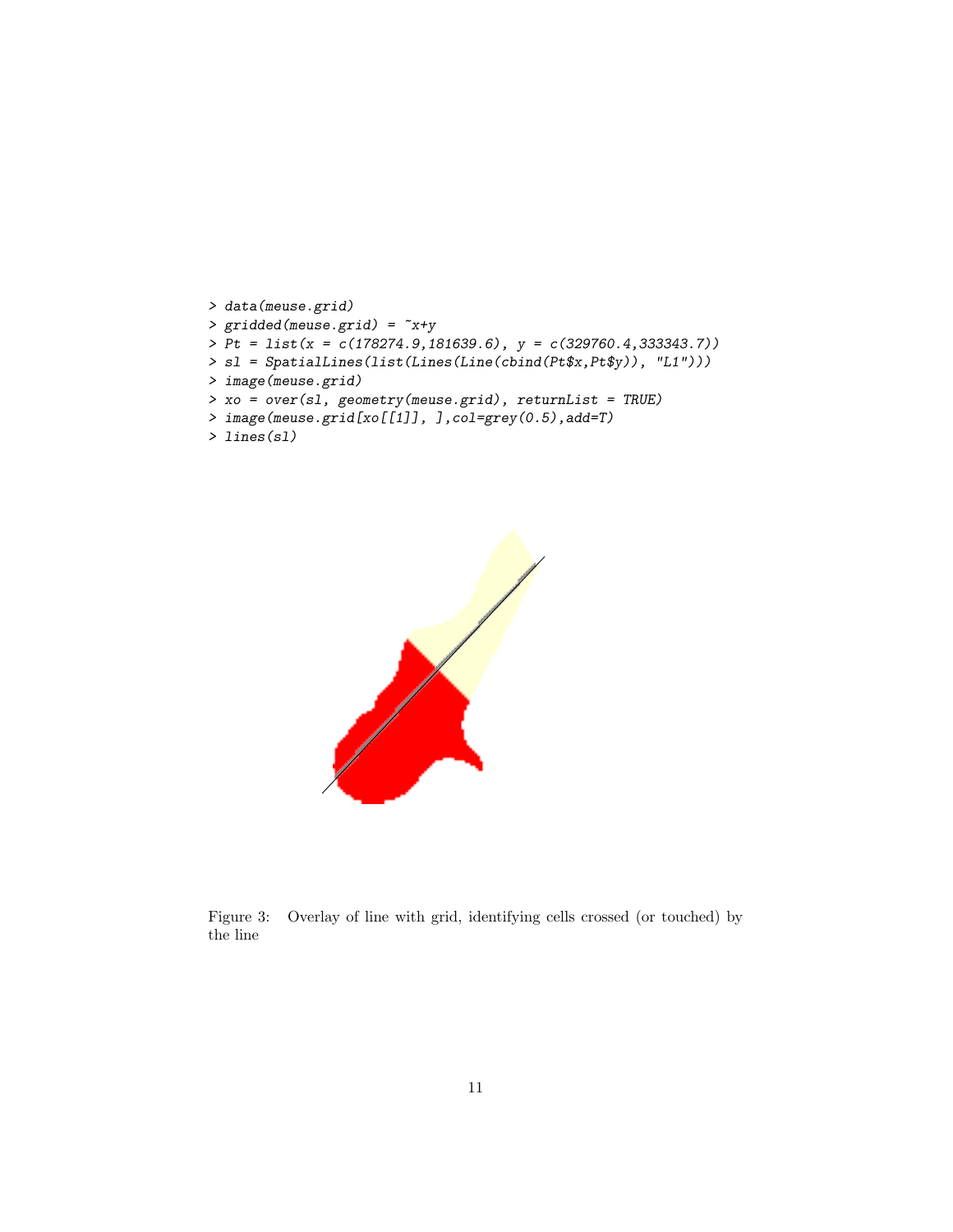# <span id="page-11-0"></span>5 Ordering and constraining of rgeos-based intersects

Consider the following "identical"  $3 \times 3$  grid, represented as SpatialGrid, SpatialPolygons and SpatialPixels:

```
> g = SpatialGrid(GridTopology(c(0,0), c(1,1), c(3,3)))> p = as(g, "SpatialPolygons")
> px = as(g, "SpatialPixels")> plot(g)
> text(coordinates(g), labels = 1:9)
```

| 1              | $\overline{c}$ | 3     |
|----------------|----------------|-------|
| $\overline{4}$ | 5              | $\,6$ |
| 7              | 8              | 9     |

We can match these geometries with themselves by

```
> over(g,g)
1 2 3 4 5 6 7 8 9
1 2 3 4 5 6 7 8 9
> over(p,p)
g1.g1 g2.g1 g3.g2 g4.g1 g5.g1 g6.g2 g7.g4 g8.g4 g9.g5
   1 1 2 1 1 2 4 4 5
> over(p,g)
```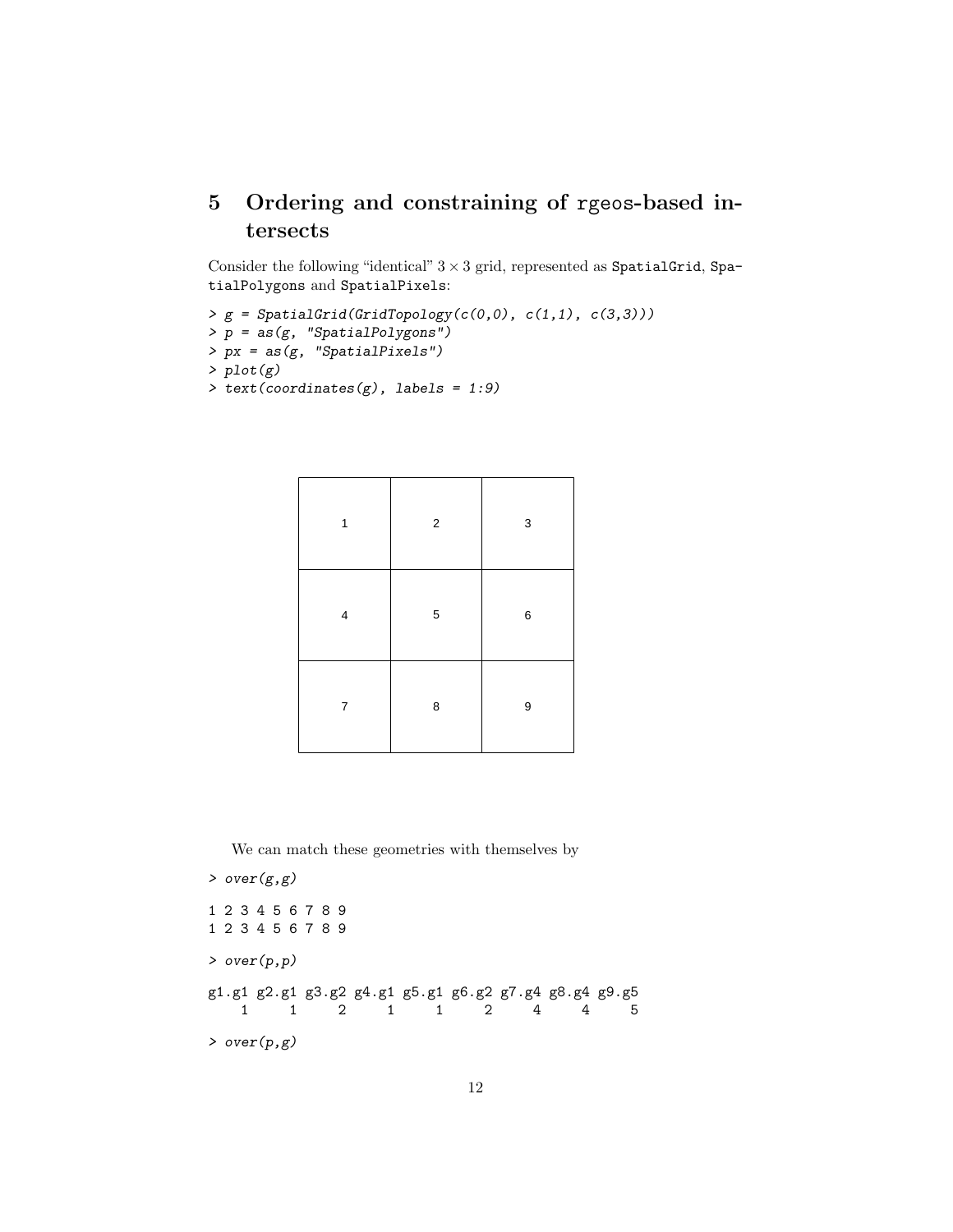g1 g2 g3 g4 g5 g6 g7 g8 g9 1 2 3 4 5 6 7 8 9  $\rightarrow$  over $(g, p)$ 1 2 3 4 5 6 7 8 9 1 2 3 4 5 6 7 8 9

and see that most give a 1:1 match, except for polygons-polygons (p,p). When we ask for the full set of matches, we see

```
> over(px[5], g, returnList = TRUE)
V<br>> ov<br>$`1`
[1] 5
> over(p[c(1,5)], p, returnList = TRUE)\frac{1}{2}g1 g2 g4 g5
1 2 4 5
$g5
g1 g2 g3 g4 g5 g6 g7 g8 g9
1 2 3 4 5 6 7 8 9
```
and note that the implementation lets grids/pixels not match (intersect) with neighbour grid cells, but that polygons do.

There are two issues we'd like to improve here: the order in which matching features (here: polygons) are returned, and the possibility to limit this by the dimension of the intersection (point/line/area). Both will be explained now.

#### <span id="page-12-0"></span>5.1 Ordering of matches

By default, polygon-polygon features are matched by rgeos::gIntersects, which just returns *any* match in *any* order (feature order, it seems). Although it is slower, we can however improve on this by switching to rgeos::gRelate, and see

```
> over(px[5], g, returnList = TRUE, minDimension = 0)
and s<br>> \circ v<br>\text{\$}^{\circ}1^{\circ}[1] 5
> over(p[c(1,5)], p, returnList = TRUE, minDimension = 0)\frac{1}{2}[1] 1 2 4 5
$g5[1] 5 2 4 6 8 1 3 7 9
```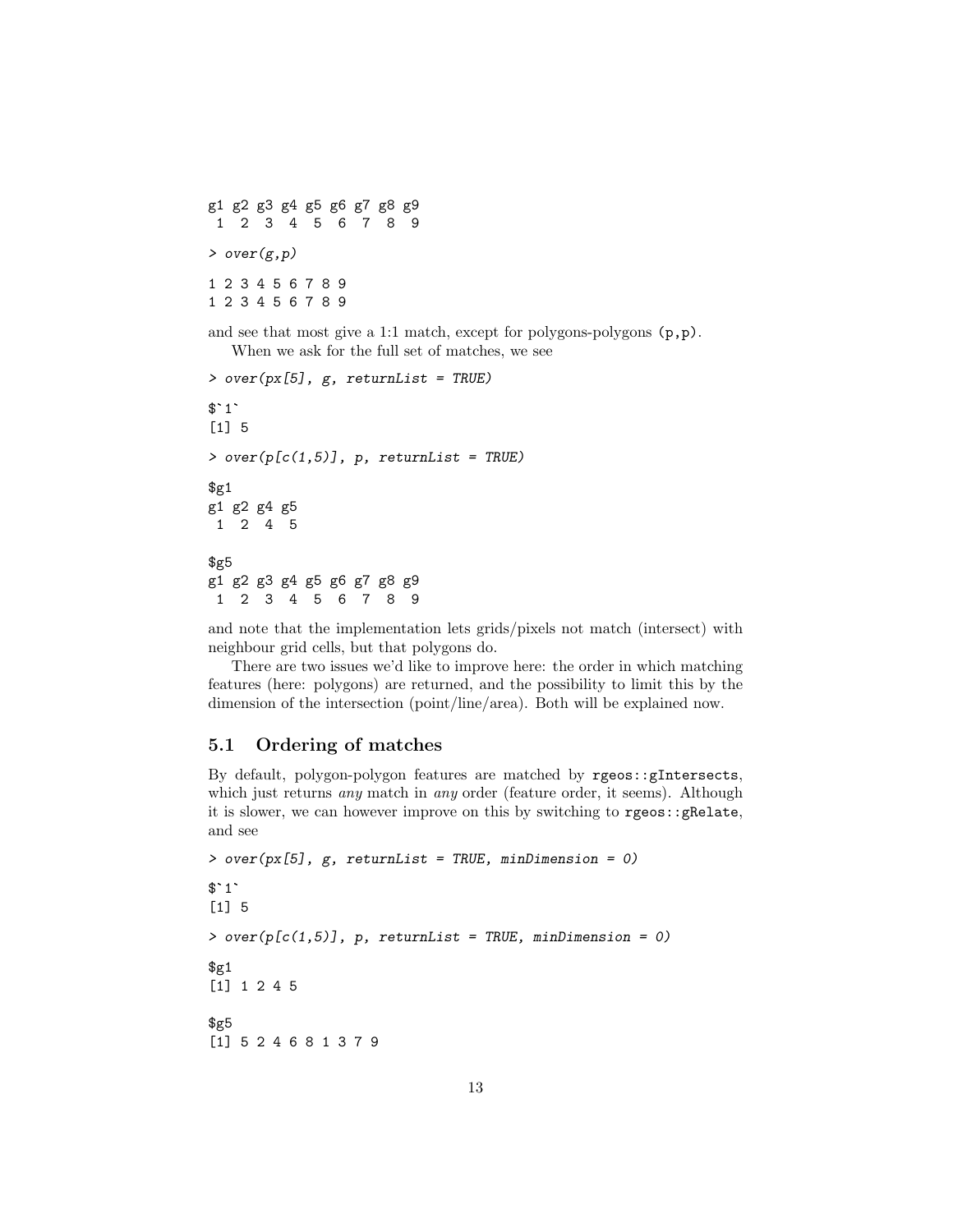When minDimension = 0 is specified, the matching geometries are being returned based on a nested ordering. First, ordering is done by dimensionality of the intersection, as returned by the rgeos function gRelate (which uses the [DE-](https://en.wikipedia.org/wiki/DE-9IM)[9IM](https://en.wikipedia.org/wiki/DE-9IM) model). This means that features that have an area overlapping (dim=2) are listed before features that have a line in common (dim=1), and that line in common features are listed before features that only have a point in common  $(dim=0)$ .

Remaining ties, indicating cases when there are multiple different intersections of the same dimension, are ordered such that matched feature interiors are given higher priority than matched feature boundaries.

Note that the ordering also determines which feature is matched when returnList=FALSE, as in this case the first element of the ordered set is taken:

```
> over(p, p, minDimension = 0)
g1 g2 g3 g4 g5 g6 g7 g8 g9
1 2 3 4 5 6 7 8 9
```
Consider the following example where a point is on  $x1$  and in  $x2$ :

```
> x2 = x1 = \text{cbind}(c(0,1,1,0,0), c(0,0,1,1,0))> x1[, 1] = x1[, 1]+0.5> x1[,2] = x1[,2]+0.25> sp = SpatialPolygons(list(
+ Polygons(list(Polygon(x1)), "x1"),
+ Polygons(list(Polygon(x2)), "x2")))
> pt = SpatialPoints(cbind(0.5, 0.5)) # on border of x1> row.names(pt) = "pt1"> plot(sp, axes = TRUE)
> \text{text}(c(0.05, 0.55, 0.55), c(0.9, 1.15, 0.5), c("x1", "x2", "pt"))> plot(pt, add=TRUE, col='red', pch=16)
```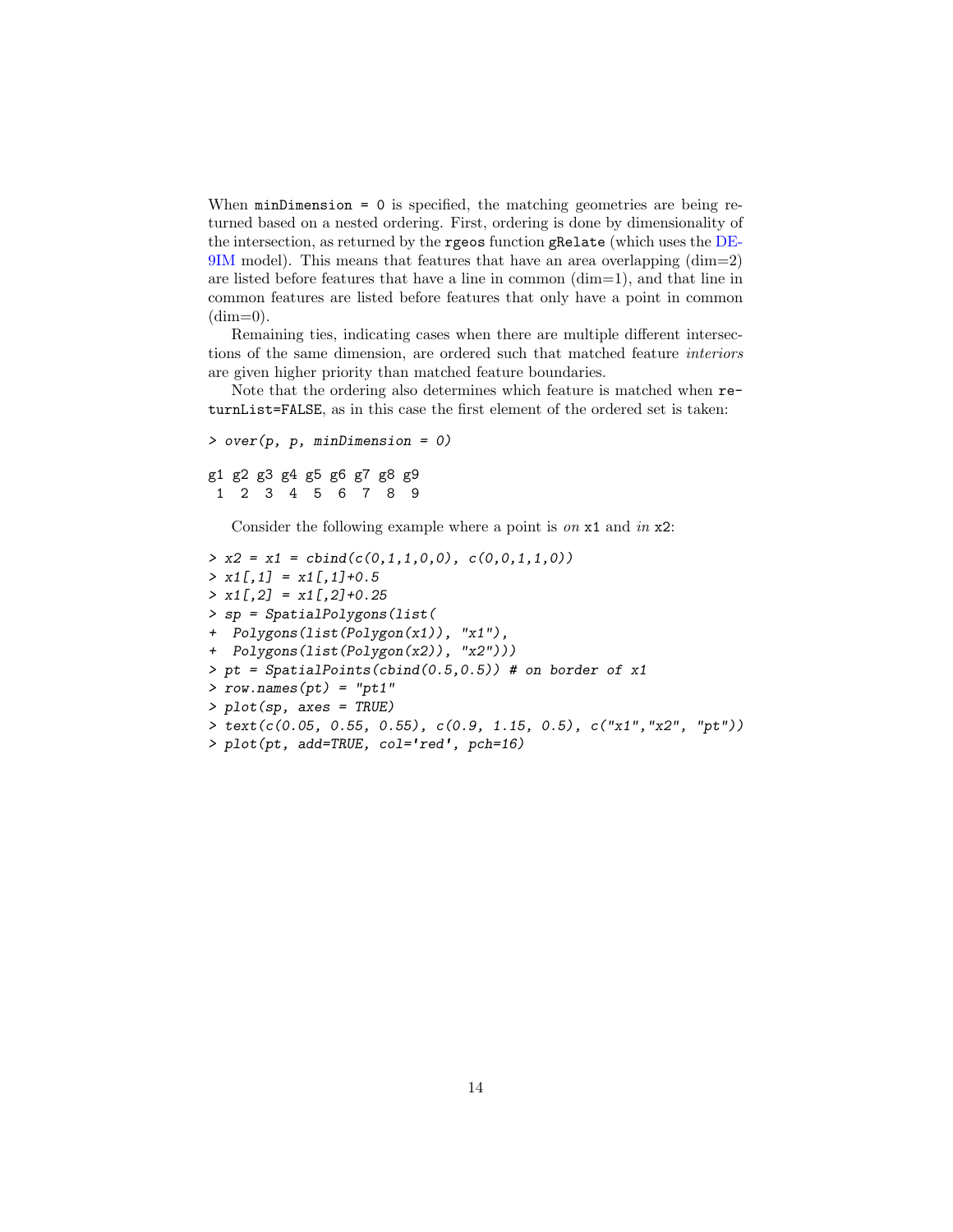

When matching the point  $pt$  with the two polygons, the sp method (default) gives no preference of the second polygon that (fully) contains the point; the rgeos method however does:

```
> over(pt,sp)
pt1
  2
> over(pt,sp,minDimension=0)
pt1
  2
> over(pt,sp,returnList=TRUE)
$pt1
[1] 1 2
> rgeos::overGeomGeom(pt,sp)
pt1.x1
     1
> rgeos::overGeomGeom(pt,sp,returnList=TRUE)
```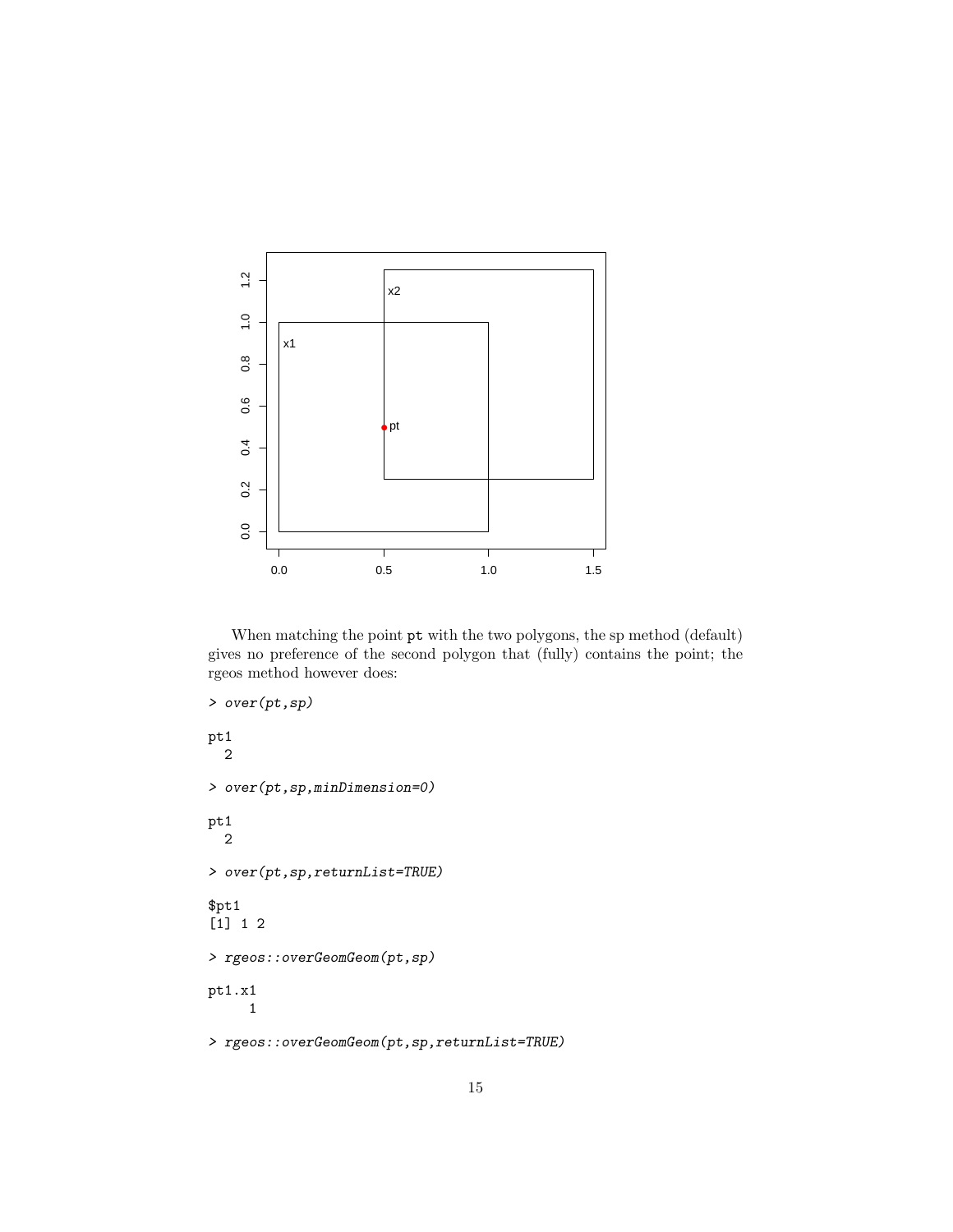```
$pt1
x1 x2
1 2
> rgeos::overGeomGeom(pt,sp,returnList=TRUE,minDimension=0)
$pt1
[1] 2 1
```
#### <span id="page-15-0"></span>5.2 Constraining dimensionality of intersection

In some cases for feature selection it may be desired to constrain matching to features that have an area overlap, or that have an area overlap or line in common. This can be done using the parameter minDimension:

```
> over(p[5], p, returnList=TRUE, minDimension=0)
$g5
[1] 5 2 4 6 8 1 3 7 9
> over(p[5], p, returnList=TRUE, minDimension=1)
$g5
[1] 5 2 4 6 8
> over(p[5], p, returnList=TRUE, minDimension=2)
$g5
[1] 5
> rgeos::overGeomGeom(pt, pt, minDimension=2) # empty
[1] NA
> rgeos::overGeomGeom(pt, pt, minDimension=1) # empty
[1] NA
> rgeos::overGeomGeom(pt, pt, minDimension=0)
pt1
 1
```
## <span id="page-15-1"></span>6 Aggregation

In the following example, the values of a fine grid with 40 m x 40 m cells are aggregated to a course grid with 400 m x 400 m cells.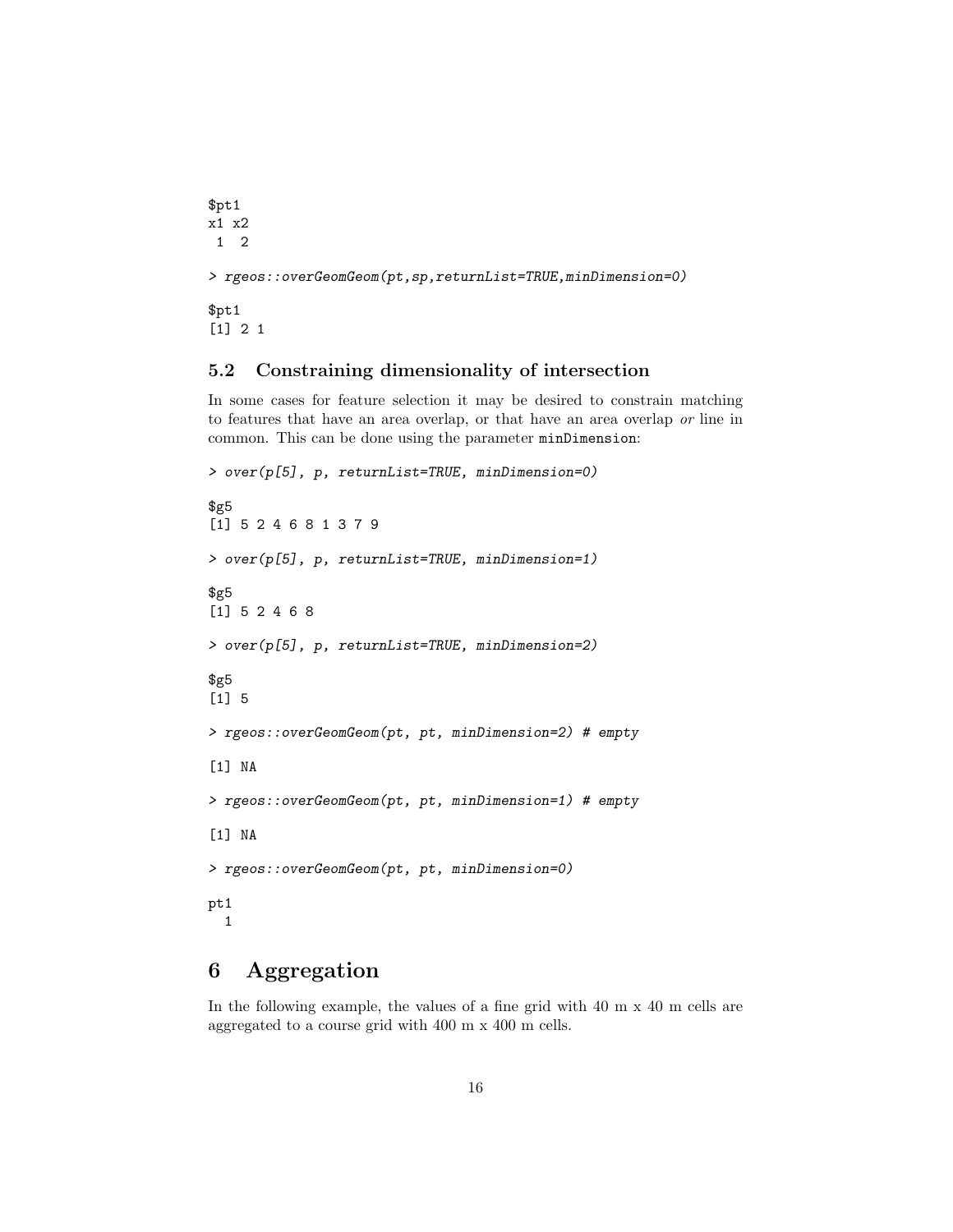```
> data(meuse.grid)
> gridded(meuse.grid) = ~x+y
> off = gridparameters(meuse.grid)$cellcentre.offset + 20
> gt = GridTopology(off, c(400,400), c(8,11))
> SG = SpatialGrid(gt)
> agg = aggregate(meuse.grid[3], SG, mean)
```
Figure [5](#page-18-0) shows the result of this aggregation (agg, in colors) and the points (+) of the original grid (meuse.grid). Function aggregate aggregates its first argument over the geometries of the second argument, and returns a geometry with attributes. The default aggregation function (mean) can be overridden.



Figure 4: aggregation over meuse.grid distance values to a 400 m x 400 m grid

An example of the aggregated values of meuse.grid along (or under) the line shown in Figure [2](#page-9-0) are

```
> sl.agg = aggregate(meuse.grid[,1:3], sl, mean)
> class(sl.agg)
[1] "SpatialLinesDataFrame"
attr(,"package")
[1] "sp"
```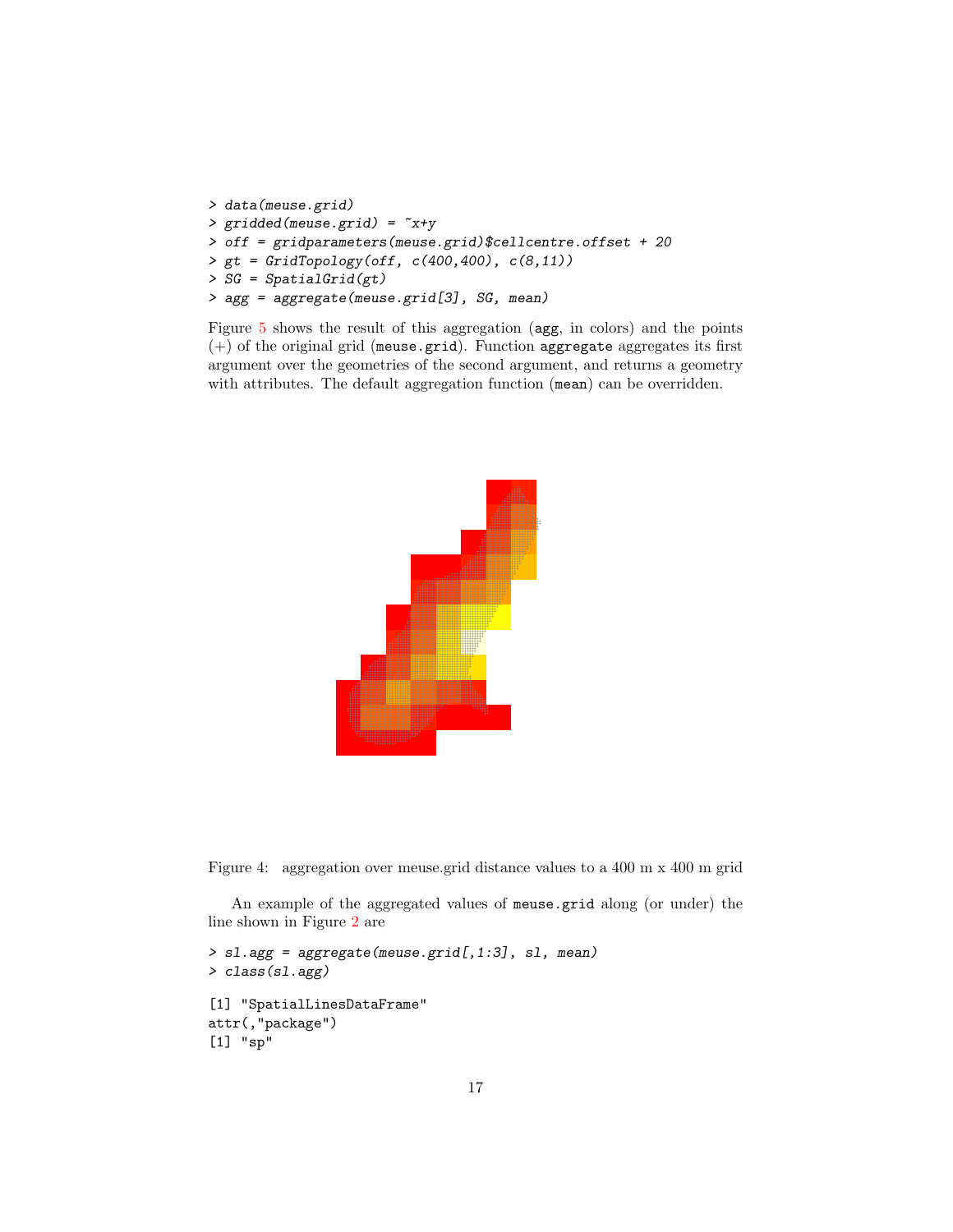```
> as.data.frame(sl.agg)
    part.a part.b dist
1 0.4904459 0.5095541 0.3100566
```
Function aggregate returns a spatial object of the same class of sl (SpatialLines), and as.data.frame shows the attribute table as a data.frame.

#### <span id="page-17-0"></span>6.1 Constraining the dimension of intersection

Building on the simple example of section [5.2,](#page-15-0) we can see what happens if we aggregate polygons *without* specifying *how* polygons intersect<sup>[1](#page-17-1)</sup>, the result of which is shown in Figure [5.](#page-18-0)

```
> g = SpatialGrid(GridTopology(c(5,5), c(10,10), c(3,3)))> p = as(g, "SpatialPolygons")> p$z = c(1,0,1,0,1,0,1,0,1)
\geq cc = coordinates(g)
> p$ag1 = aggregate(p, p, mean) [[1]]
> p$ag1a = aggregate(p, p, mean, minDimension = 0) [[1]]
> p$ag2 = aggregate(p, p, mean, minDimension = 1)[[1]]
> p$ag3 = aggregate(p, p, mean, minDimension = 2) [[1]]
> p$ag4 = aggregate(p, p, areaWeighted=TRUE) [[1]]
```
The option areaWeighted=TRUE aggregates area-weighted, giving zero weight to polygons that only have a point or line in common with the target polygon; minDimension is passed to over to constrain the intersecting polygons used.

The following example furher illustrates the difference between selection using minDimension, and area weighting for aggregating the 0-1 checker board of figure [5](#page-18-0) by the green square polygon (sq) shown in the last panel of that figure:

```
> round(c(
   aggDefault = aggregate(p, sq, mean)[[1]],
   aggMinDim0 = aggregate(p, sq, mean, minDimension = 0) [[1]],
   aggMinDim1 = aggregate(p, sq, mean, minDimension = 1)[[1]],
+ aggMinDim2 = aggregate(p, sq, mean, minDimension = 2)[[1]],
   are a Weighted = aggregate(p, sq, are a Weighted = TRUE) [[1]]), 3)aggDefault aggMinDim0 aggMinDim1 aggMinDim2 areaWeighted
      0.556 0.556 0.556 0.556 0.722
```
### References

 O'Sullivan, D., Unwin, D. (2003) Geographical Information Analysis. Wiley, NJ.

<span id="page-17-1"></span> $1$ sp versions 1.2-1, rgeos versions 0.3-13